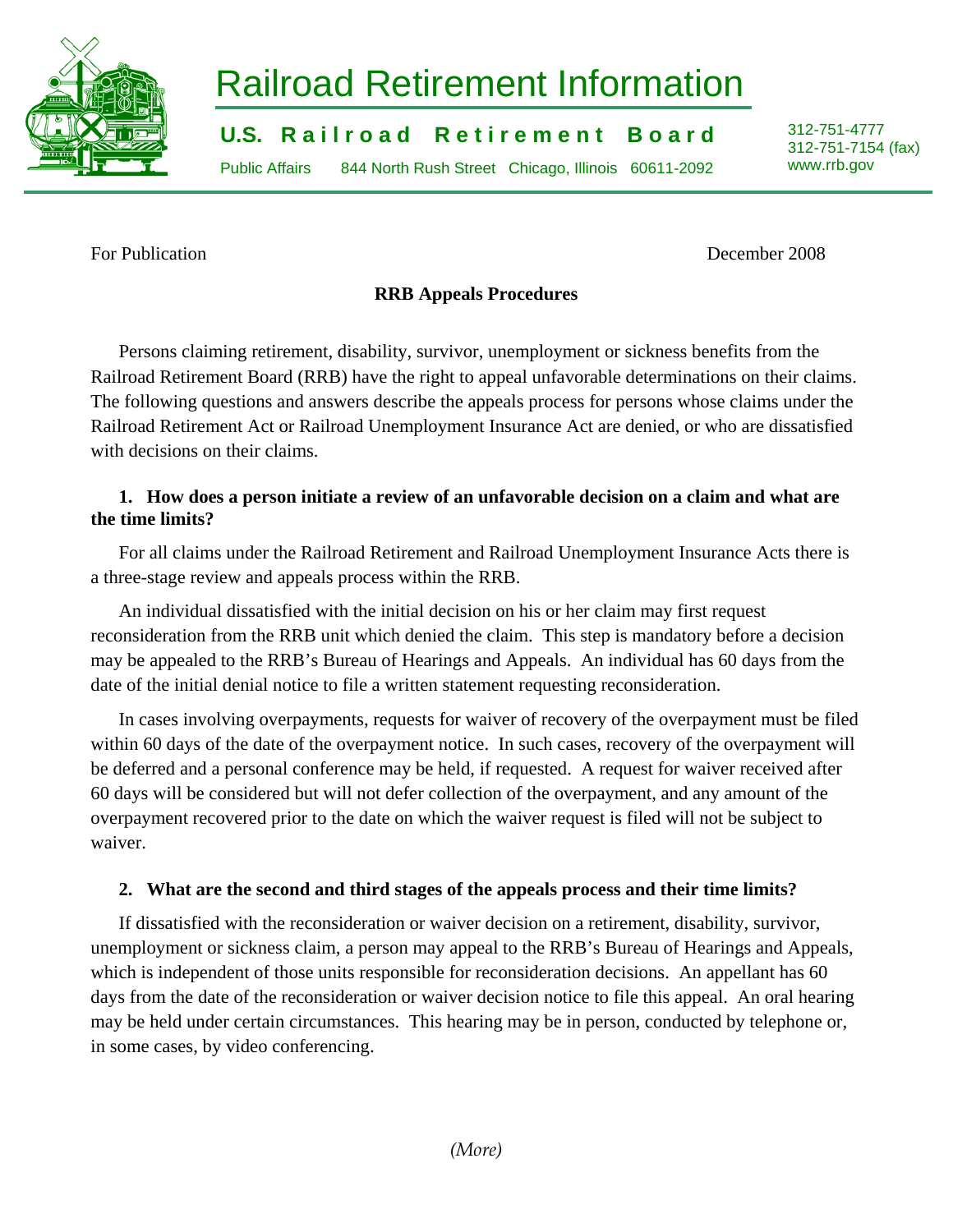If not satisfied with the Bureau of Hearings and Appeals' decision, an appellant may further appeal to the three-member Board. Sixty days from the date of the notice of the Bureau of Hearings and Appeals' decision are allowed for filing this appeal. The three-member Board will base its decision on the evidence before the hearings officer. The three-member Board ordinarily will not accept additional evidence or conduct a hearing.

## **3. What are the criteria applied to requests for waivers of retirement, disability, or survivor benefit overpayments, and unemployment or sickness benefit overpayments?**

A person's obligation to repay any erroneous benefit payments may be waived only if the following conditions are met:

(1) The person was not at fault in causing the overpayment; and (2) recovery of the overpayment would cause financial hardship to the extent that he or she would not be able to meet ordinary and necessary living expenses, or recovery would be against equity or good conscience. "Against equity or good conscience" is defined in the regulations of the RRB as meaning that the claimant has, by reliance on the payments made to him or her, or on notice that payment would be made, relinquished a significant and valuable right or changed his or her position to his or her substantial detriment.

In cases involving unemployment or sickness benefits, there is an additional requirement that the overpayment must be more than 10 times the current maximum daily benefit rate.

Persons requesting waiver may be asked to complete a financial statement on a form provided by the RRB.

#### **4. What happens if a person's appeal is not filed within the prescribed time limit?**

Failure to request reconsideration or to file an appeal within the allocated time period will result in forfeiture of further appeal rights, unless there is good cause for the delay. Some examples of good cause include: serious illness; a death or serious illness in the appellant's immediate family; destruction of important or relevant records; failure to be notified of a decision; an unusual or unavoidable circumstance which demonstrated that the appellant could not have known of the need for timely filing or which prevented the appellant from filing in a timely manner; or the claimant thought that his or her representative had requested reconsideration or appeal. If good cause is not established, further appeal is forfeited, except that the appellant may contest the determination that the request for reconsideration or the appeal was not filed timely.

#### **5. Are there avenues of appeal beyond the RRB?**

Appellants dissatisfied with the three-member Board's final decision may then file a petition with a U.S. Court of Appeals to review the Board's decision. In cases involving retirement, disability or survivor claims, the petition for review must be filed within one year of the date of the three-member Board's decision notice. In cases involving claims for unemployment or sickness benefits, the petition for review must be filed within 90 days of the Board's decision notice.